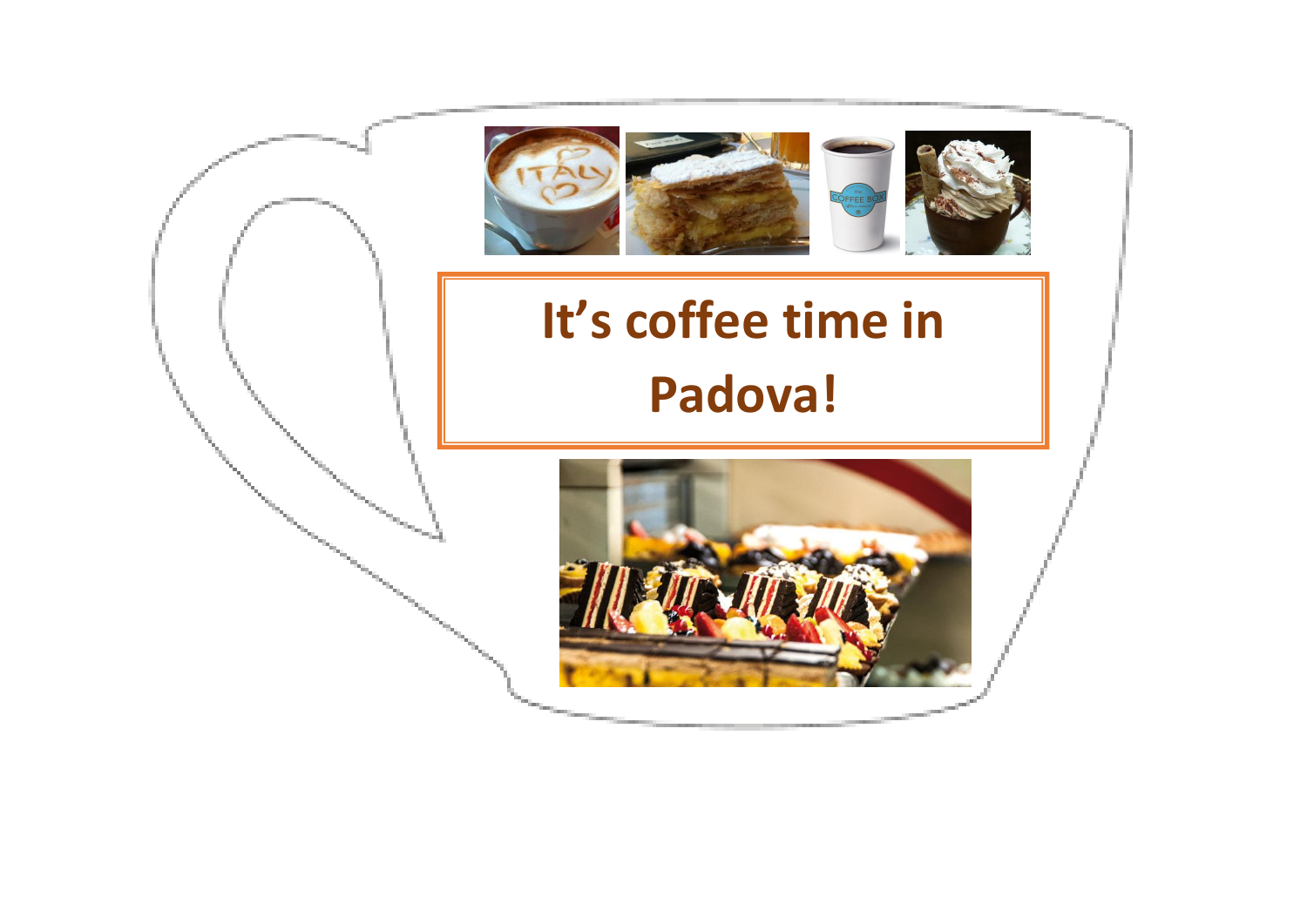

# **Welcome to Padova**

Visiting Padova through coffee

If you come to Italy you cannot miss the opportunity to visit Padova.

Do you know the reason why Padova is called "the city of coffee"? No?! So... Join in our city walk! You will see all the beauties of Padova while taking a sip of your creamy coffee.

Like an Italian you will **relax** and enjoy the atmosphere of this wonderful historical city with a lot of fun.

Coffee against sleep, **against boredom** and against the **monotony** to live the rhythm of this city to the fullest.

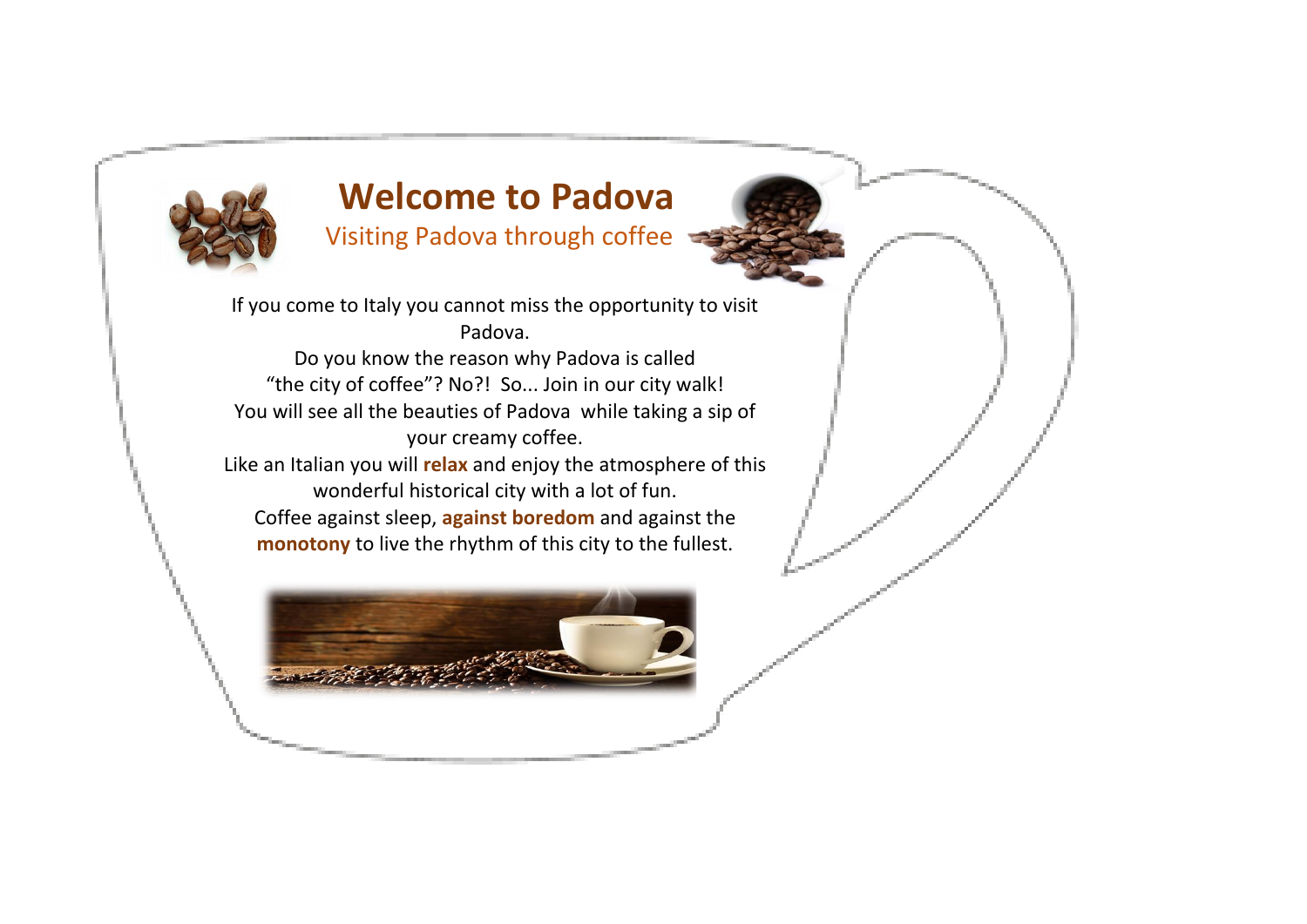# Let's go!

Follow us on this exciting tour!

From the modern cafeteria to the oldest, living every period of history of this city in the **Italian style**.



- 1. Coffee Box
- 2. Diemme Caffè
- 3. Breda
- 4. Pasticceria Duomo
- 5. Pasticceria Graziati 6. Caffè Pedrocchi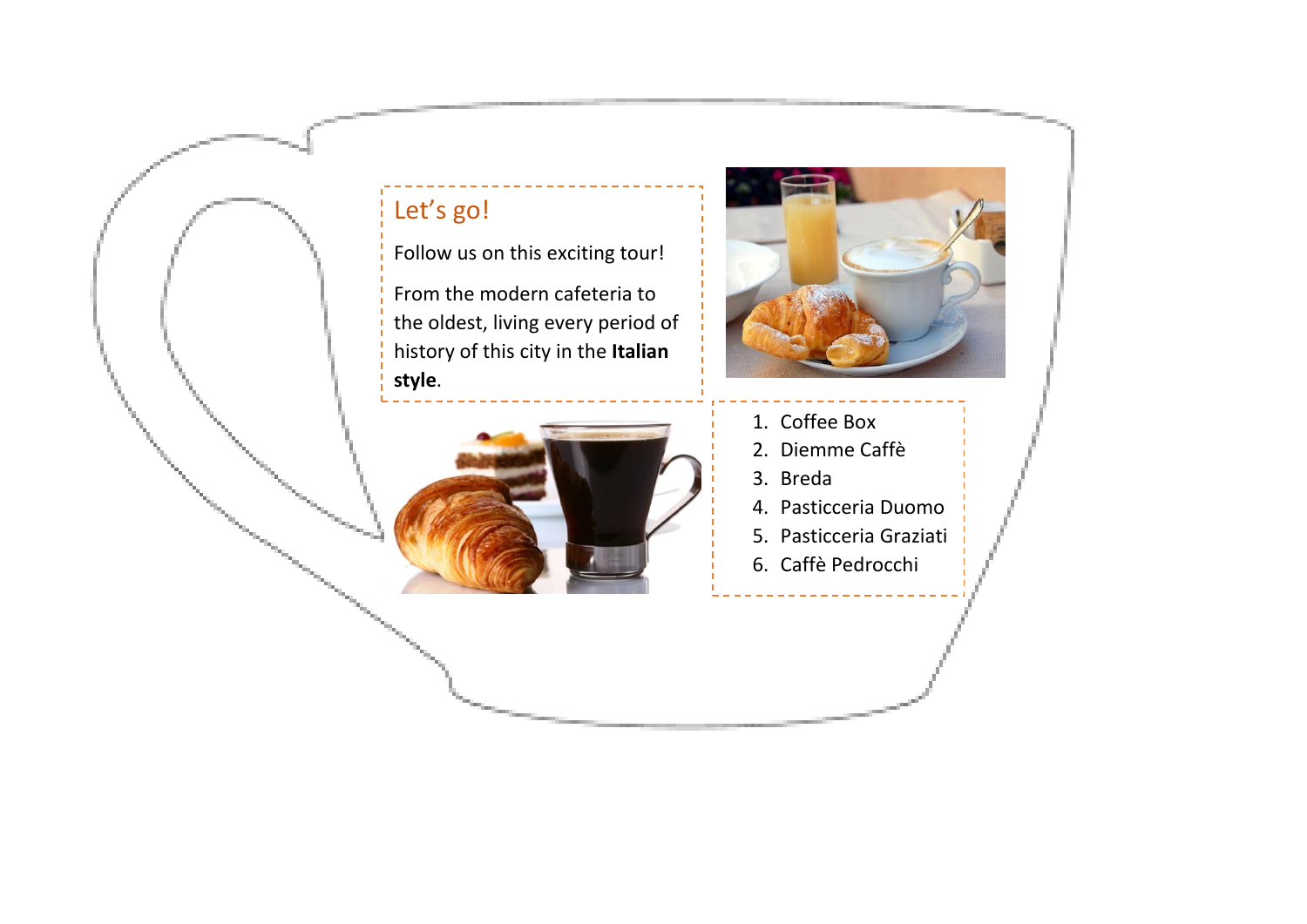# **Coffee Box**

#### The first American café in Italy

This idea comes from the **nostalgia** the owners of the café felt when they returned from their travels. Italy lacked the typical atmosphere found in cafes in the **United States** and in **Northern Europe**. The challenge of these travelers: **make people fall in love** with American coffee.





Monday – Saturday 8 a.m. to 6 p.m. Sunday closed

Adress: Via Altinate, 37, 35121 Padova PD Telephone: 392 741 6034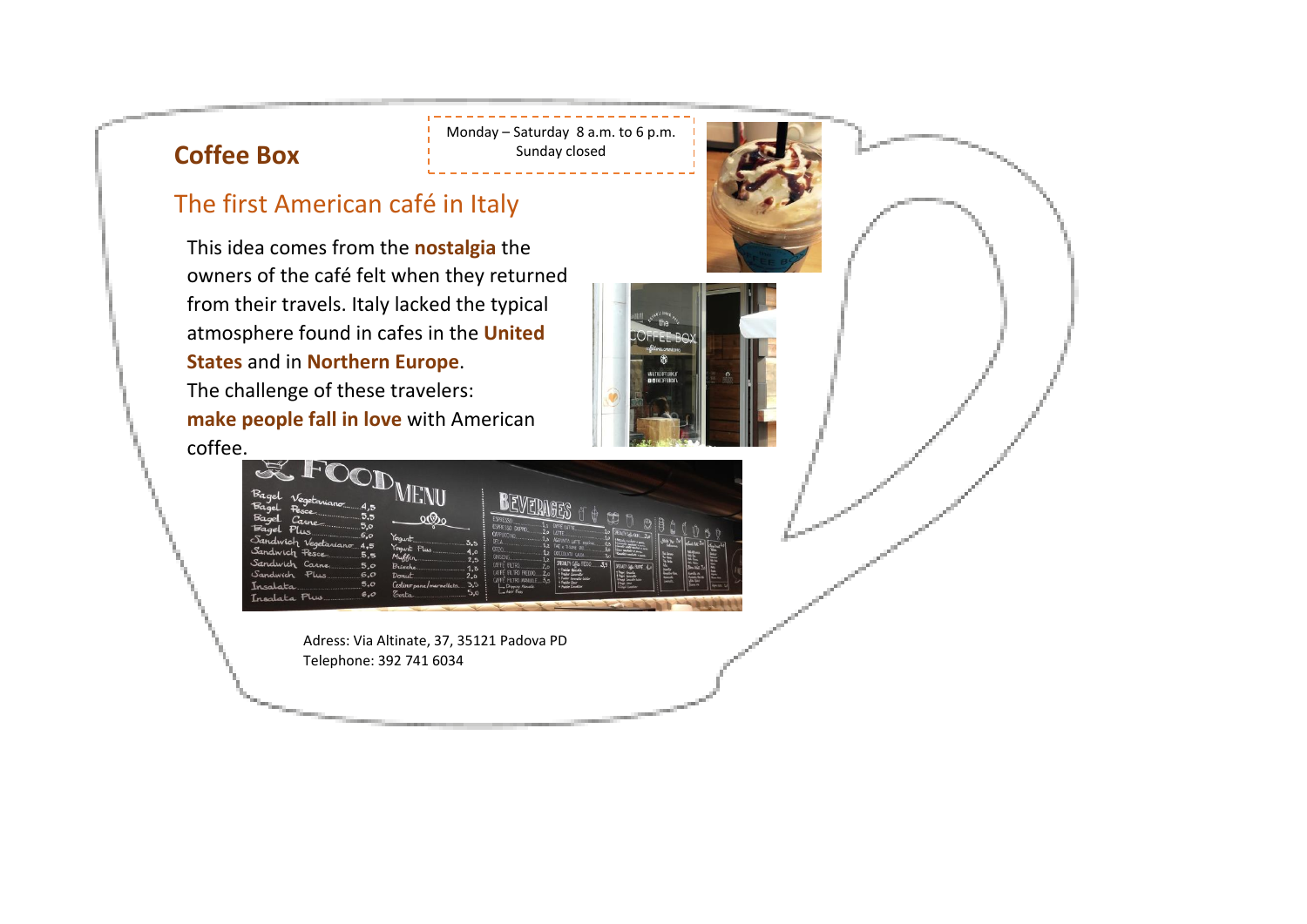# **Diemme Caffè**

### The perfect espresso



Since 1927 it has been one of the oldest cafés in Italy, but only a few years ago it arrived in Padova. This café makes the **perfect espresso**! If you want to drink **the true Italian taste**, you have to go here!

Monday – Sunday 7 a.m. to 2 a.m.



Adress: Piazza dei Signori, 17, 35139 Padova PD Telephone: 049 591 3903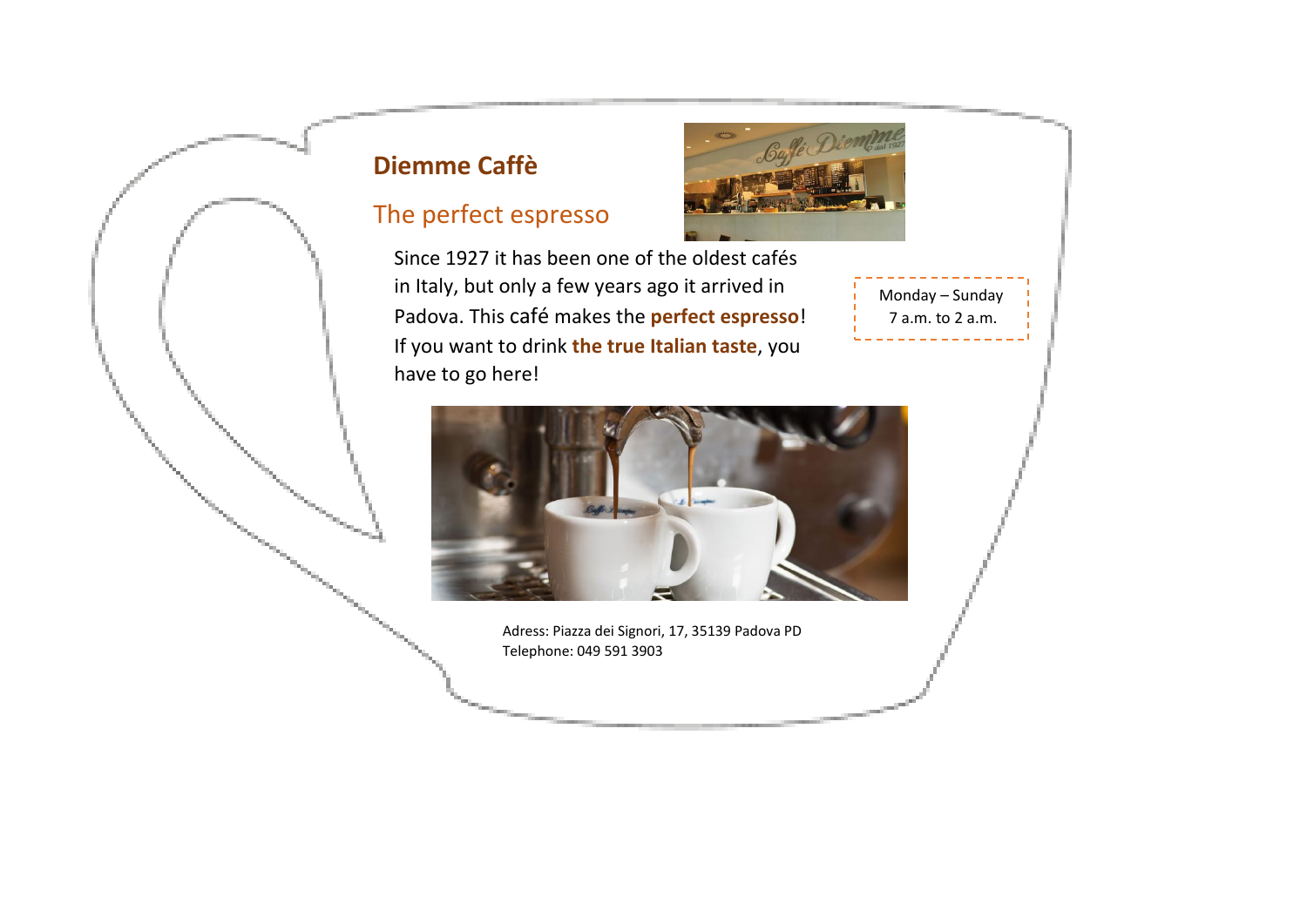# **Breda**

The revolution of breakfast

Tuesday – Sunday 7 a.m. to 2 a.m. Monday closed



The Pasticceria Breda was founded in 1967 by Plinio Breda. Nowadays it's one of the most famous cafés in Padova. Since its foundation the café has been a family business. But what makes it special? The old recipes which are **reinvented** in a new way. The café creates **impressive cakes** and cake and cake designs which are waiting for you.



Adress: Via Umberto I, 26, 35122 Padova PD Telephone: 049 875 8394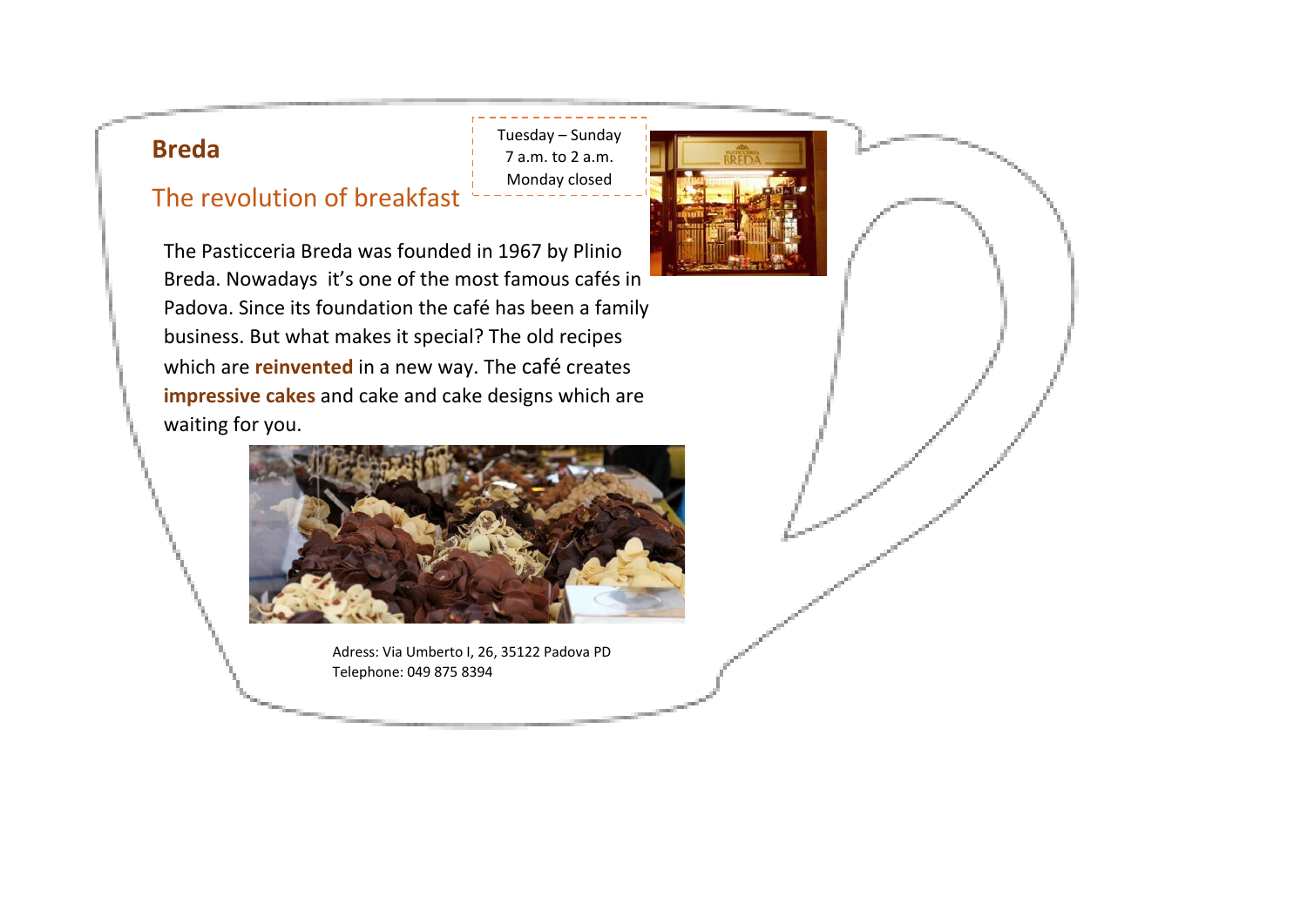### **Pasticceria Duomo**

Monday – Sunday 6 a.m.to 8 p.m. Tuesday closed

#### High quality of the local handmade pastries

Pasticceria Gelateria Al Duomo is a reference point for all the greedy of the city of Padova. Open daily (except Tuesdays), the restaurant offers **sweet** and **savory pastry specialties** and a wide choice of **ice cream all home made**. The fixed point that has always characterized the pastry of Padova is the continuous research for raw materials of the **highest quality**.



Adress: Piazza Duomo, 8, 35141 Padova PD Telephone: 049 875 7414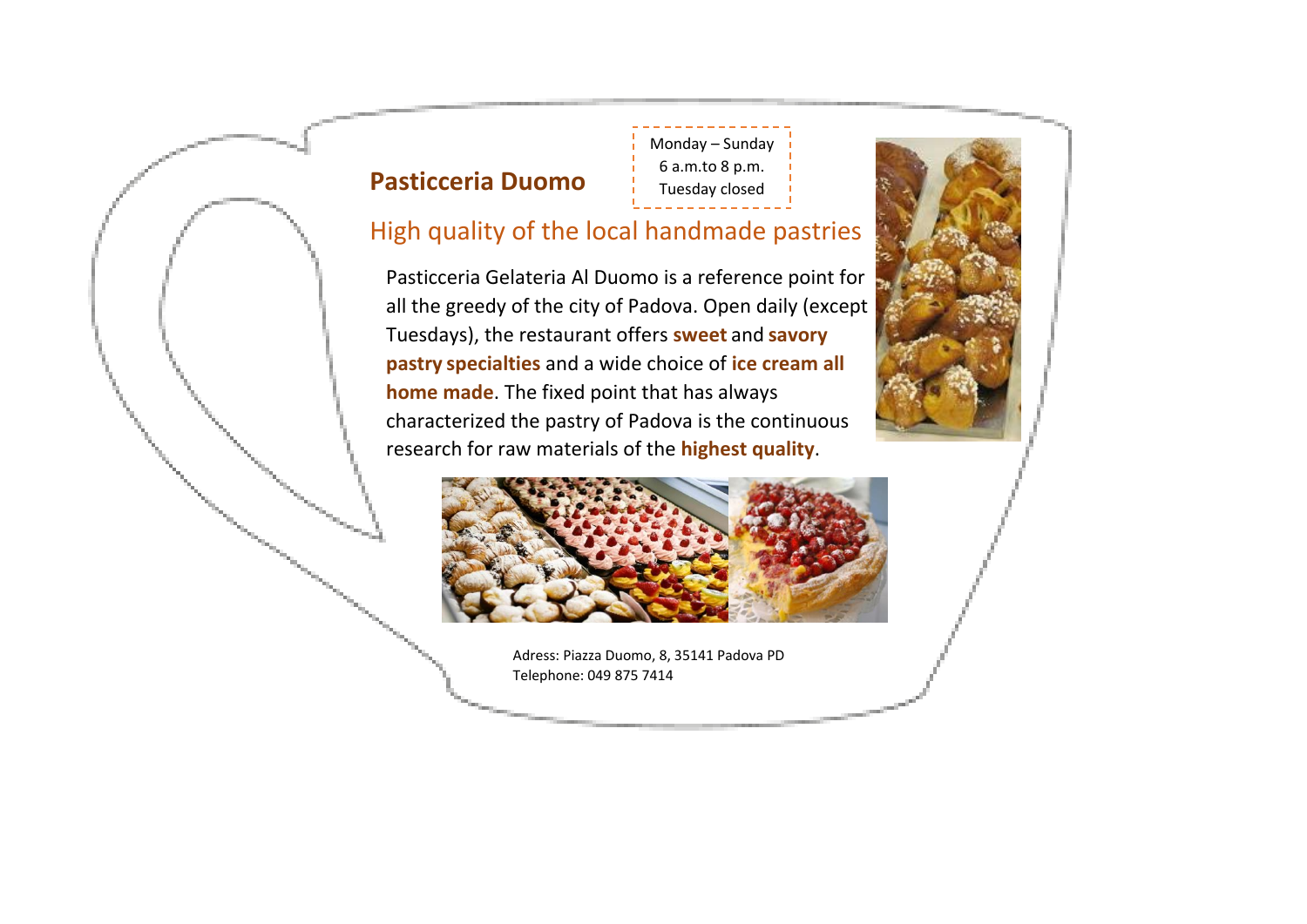Monday – Sunday 7.30 a.m. to 8.30 p.m.

#### **Pasticceria Graziati**

#### A breakfast in the past

Since 1919 Pastry Graziati is one of the gems of Padova and one of the most beloved by Padovani. Located downtown in the historic Piazza della Frutta, it has always been a **traditional** destination to stop and enjoy a coffee or buy delicious sweets. The respect for tradition and the charm of the location attracts many tourists every year to gladly stop to admire this "**corner of the past**."

> Adress: Piazza dei Frutti, 40, 35122 Padova PD Telephone: 049 875 1014



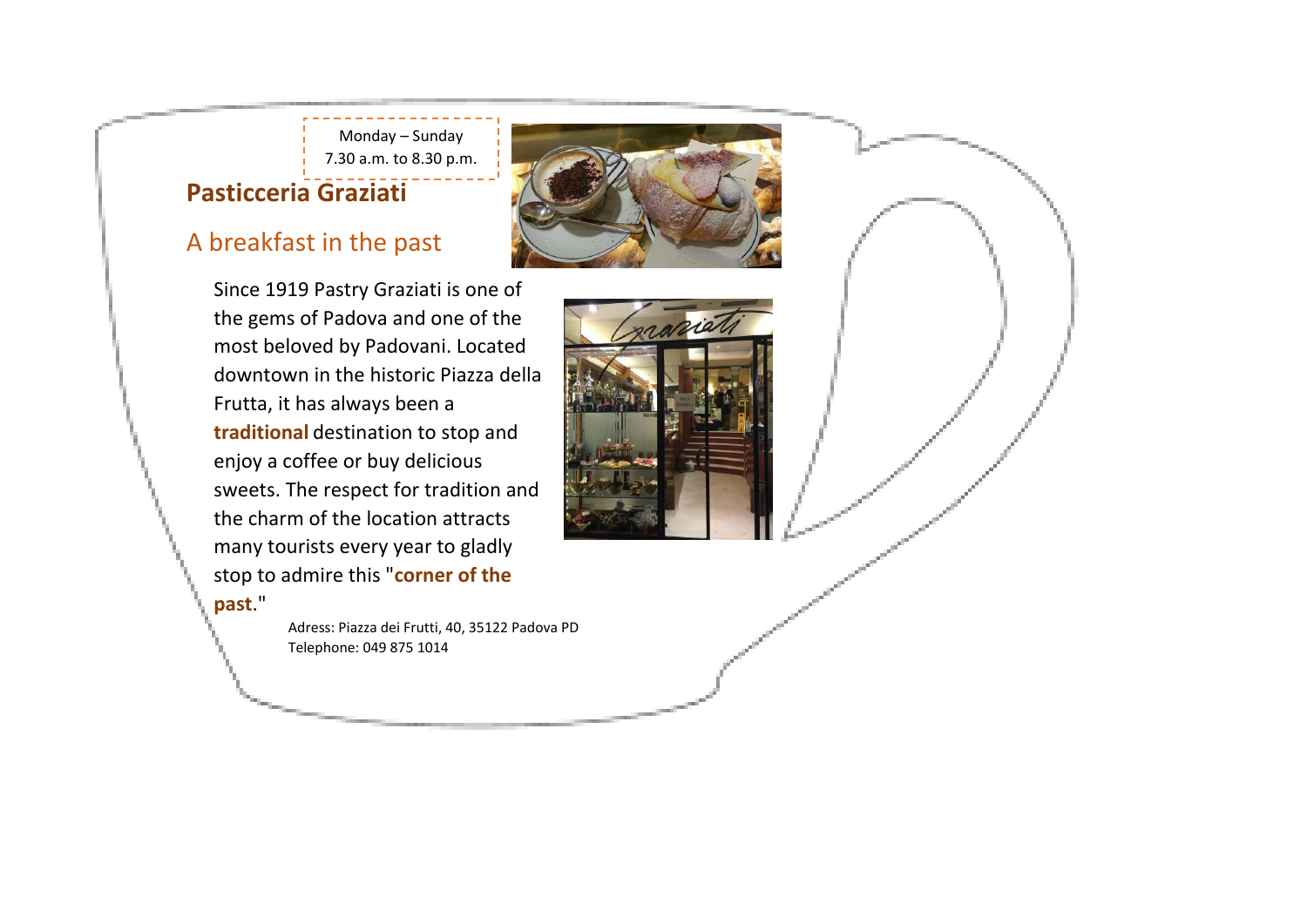# **Caffè Pedrocchi**

## The café without doors

Sunday – Tuesday 8 a.m. to 12 p.m. Friday – Saturday 8a.m.to 1 a.m.

Since 1772 Francesco Pedrocchi founded a successful coffee shop in the middle of the city centre. It's a **neo-gothic** building with **neoclassical** interior, elegant and old **style** and for this reason the price is expensive. It was known as "café **without doors**" because in 1916 it was opened day and night.



Adress: Via VIII Febbraio, 15, 35122 Padova PD Telephone: 049 878 1231